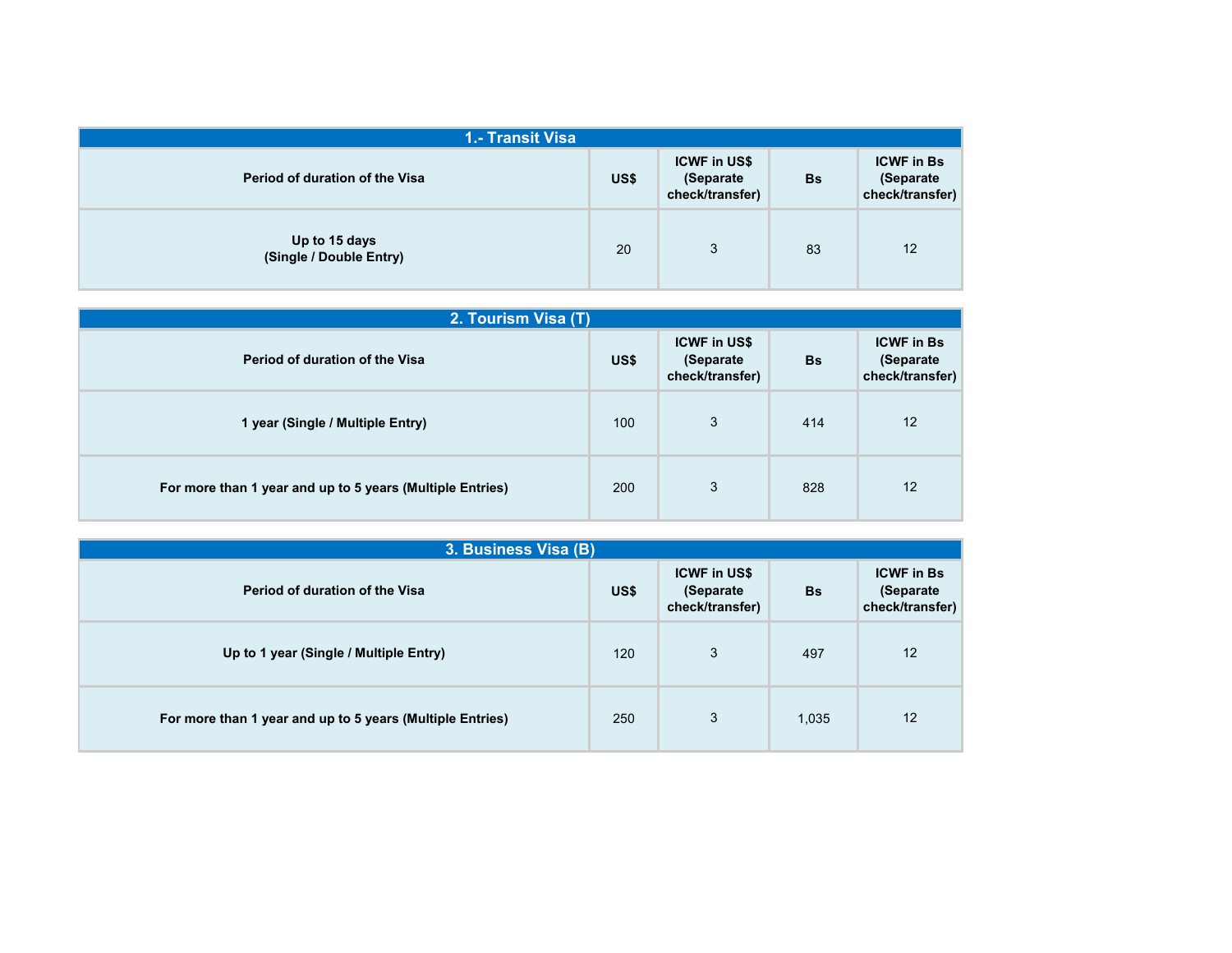| 4. Entry Visa (X-Visa) (X)                                           |      |                                                      |           |                                                    |
|----------------------------------------------------------------------|------|------------------------------------------------------|-----------|----------------------------------------------------|
| Period of duration of the Visa<br>(Only for People of Indian Origin) | US\$ | <b>ICWF in US\$</b><br>(Separate)<br>check/transfer) | <b>Bs</b> | <b>ICWF in Bs</b><br>(Separate)<br>check/transfer) |
| Up to 6 months (Single / Multiple Entry)                             | 80   | 3                                                    | 331       | 12                                                 |
| For more than 6 months and up to 1 year (Multiple Entries)           | 120  | 3                                                    | 497       | 12                                                 |
| For more than 1 year and up to 5 years (Multiple Entries)            | 200  | 3                                                    | 828       | 12                                                 |

| 5. Student Visa (S)                                                           |      |                                                      |     |                                                    |
|-------------------------------------------------------------------------------|------|------------------------------------------------------|-----|----------------------------------------------------|
| <b>Period of duration of the Visa</b>                                         | US\$ | <b>ICWF in US\$</b><br>(Separate)<br>check/transfer) | Bs  | <b>ICWF in Bs</b><br>(Separate)<br>check/transfer) |
| 5 years or for the duration of the course, whichever is less (Multiple Entry) | 80   | 3                                                    | 331 | 12                                                 |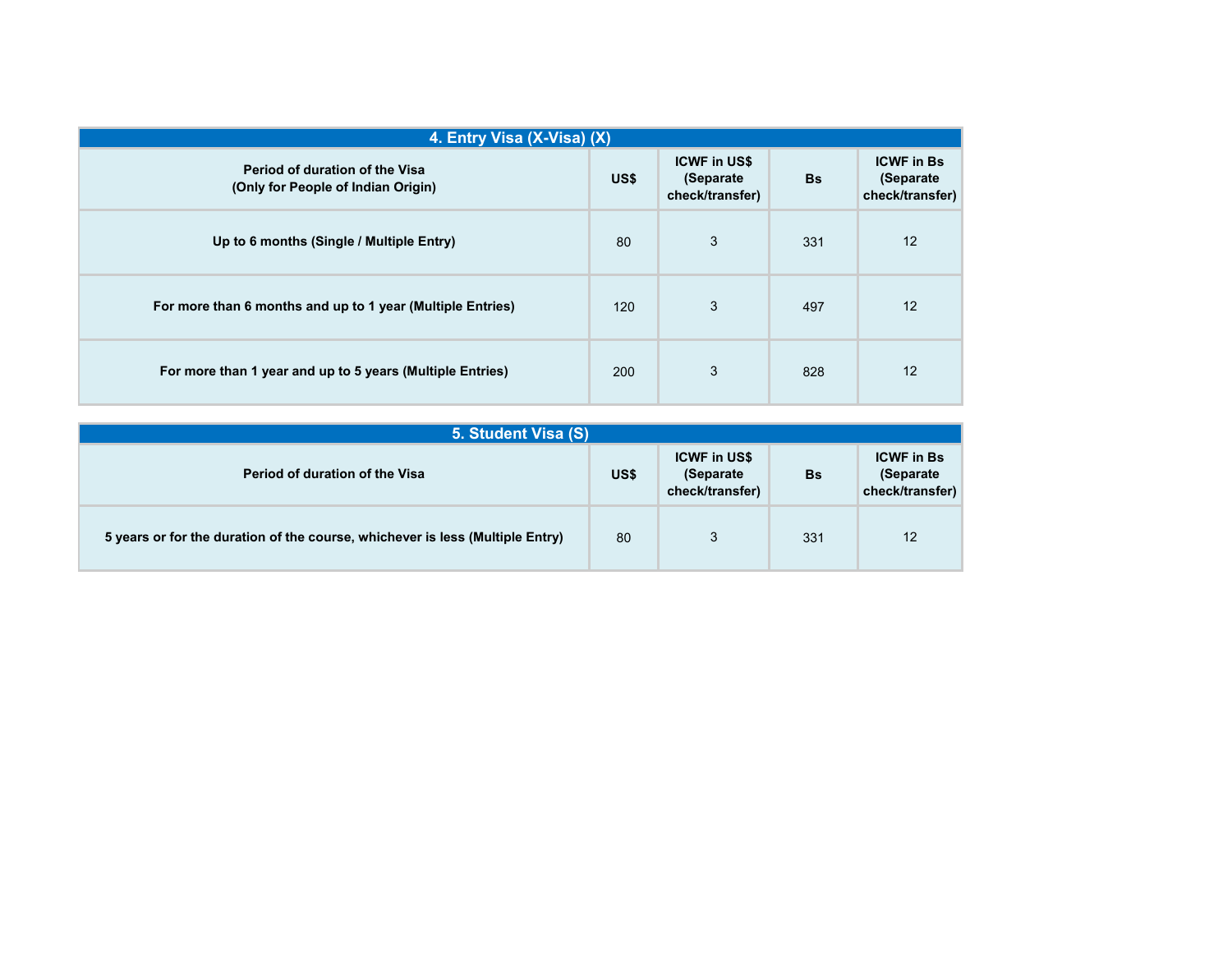| 6. Employment (E) and Project (P) Visa                     |            |                                                      |           |                                                    |
|------------------------------------------------------------|------------|------------------------------------------------------|-----------|----------------------------------------------------|
| Period of duration of the Visa                             | US\$       | <b>ICWF in US\$</b><br>(Separate)<br>check/transfer) | <b>Bs</b> | <b>ICWF</b> in Bs<br>(Separate)<br>check/transfer) |
| Up to 6 months (Single / Multiple Entry)                   | 120        | 3                                                    | 497       | 12                                                 |
| For more than 6 months and up to 1 year (Multiple Entries) | <b>200</b> | 3                                                    | 828       | 12                                                 |
| For more than 1 year and up to 5 years (Multiple Entries)  | 300        | 3                                                    | 1,242     | 12                                                 |

| 7. Visa for Medical Purposes (MED) & Medical Escort (MED X) |      |                                                      |           |                                                    |
|-------------------------------------------------------------|------|------------------------------------------------------|-----------|----------------------------------------------------|
| Period of duration of the Visa                              | US\$ | <b>ICWF in US\$</b><br>(Separate)<br>check/transfer) | <b>Bs</b> | <b>ICWF in Bs</b><br>(Separate)<br>check/transfer) |
| Up to 6 months (Single / Multiple Entry)                    | 80   | 3                                                    | 331       | 12                                                 |
| For more than 6 months and up to 1 year (Multiple Entries)  | 120  | 3                                                    | 497       | 12                                                 |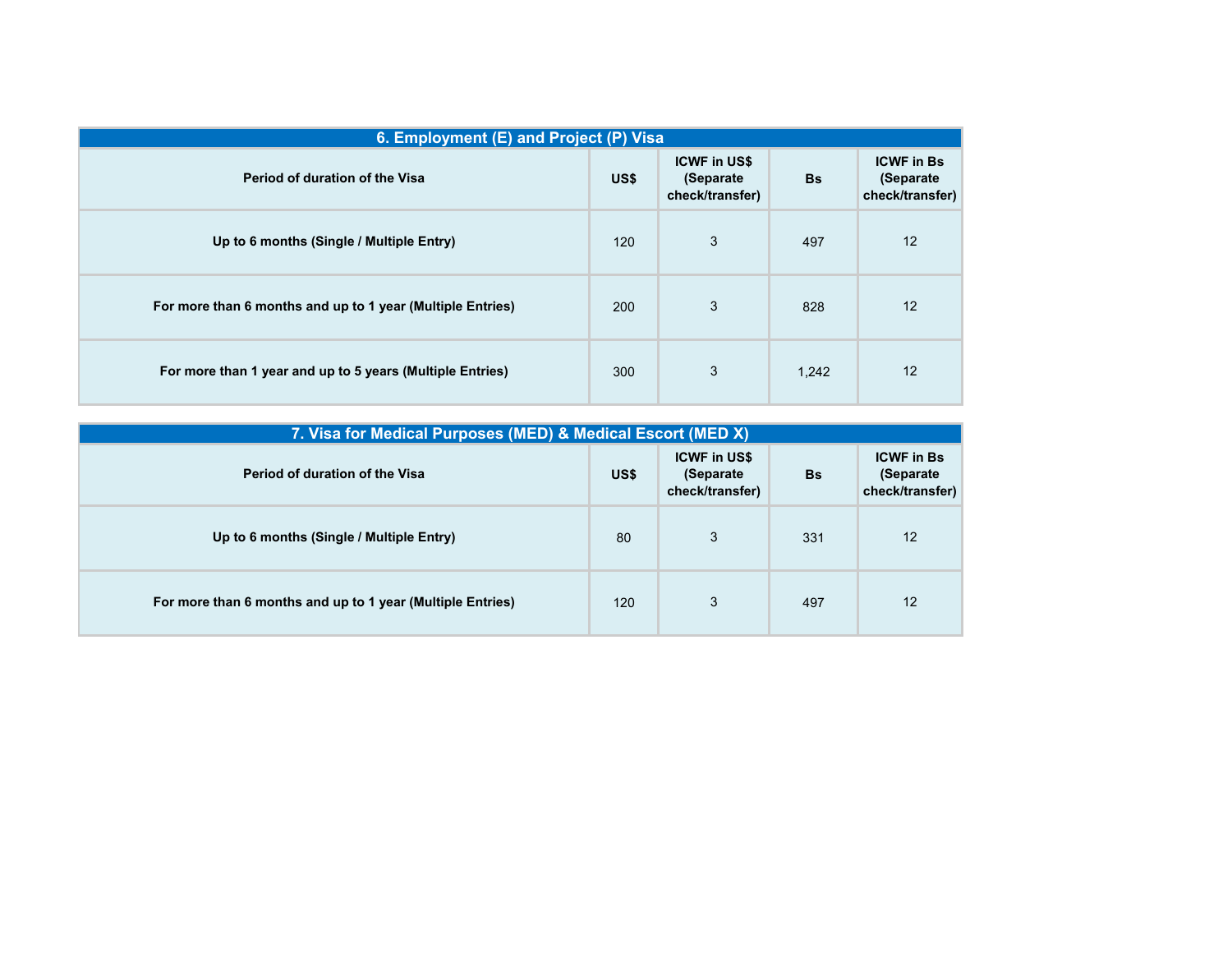| 8. Conference / Seminar Visa (C)         |      |                                                      |     |                                                   |
|------------------------------------------|------|------------------------------------------------------|-----|---------------------------------------------------|
| <b>Period of duration of the Visa</b>    | US\$ | <b>ICWF in US\$</b><br>(Separate)<br>check/transfer) | Bs  | <b>ICWF in Bs</b><br>(Separate<br>check/transfer) |
| Up to 6 months (Single / Multiple Entry) | 80   | 3                                                    | 331 | 12                                                |

| 9. Journalist Visa (J)                                         |      |                                                      |           |                                                    |
|----------------------------------------------------------------|------|------------------------------------------------------|-----------|----------------------------------------------------|
| <b>Period of duration of the Visa</b><br>(Single Entry)        | US\$ | <b>ICWF in US\$</b><br>(Separate)<br>check/transfer) | <b>Bs</b> | <b>ICWF</b> in Bs<br>(Separate)<br>check/transfer) |
| Up to 6 months / Single Entry (Double Entry with HOM approval) | 80   | 3                                                    | 331       | 12                                                 |

| 10. Research Visa (R)                                      |      |                                                      |           |                                                    |
|------------------------------------------------------------|------|------------------------------------------------------|-----------|----------------------------------------------------|
| Period of duration of the Visa                             | US\$ | <b>ICWF in US\$</b><br>(Separate)<br>check/transfer) | <b>Bs</b> | <b>ICWF in Bs</b><br>(Separate)<br>check/transfer) |
| Up to 6 months (Single / Multiple Entry)                   | 80   | 3                                                    | 331       | 12                                                 |
| For more than 6 months and up to 1 year (Multiple Entries) | 120  | 3                                                    | 497       | 12                                                 |
| For more than 1 year and up to 5 years (Multiple Entries)  | 200  | 3                                                    | 828       | 12                                                 |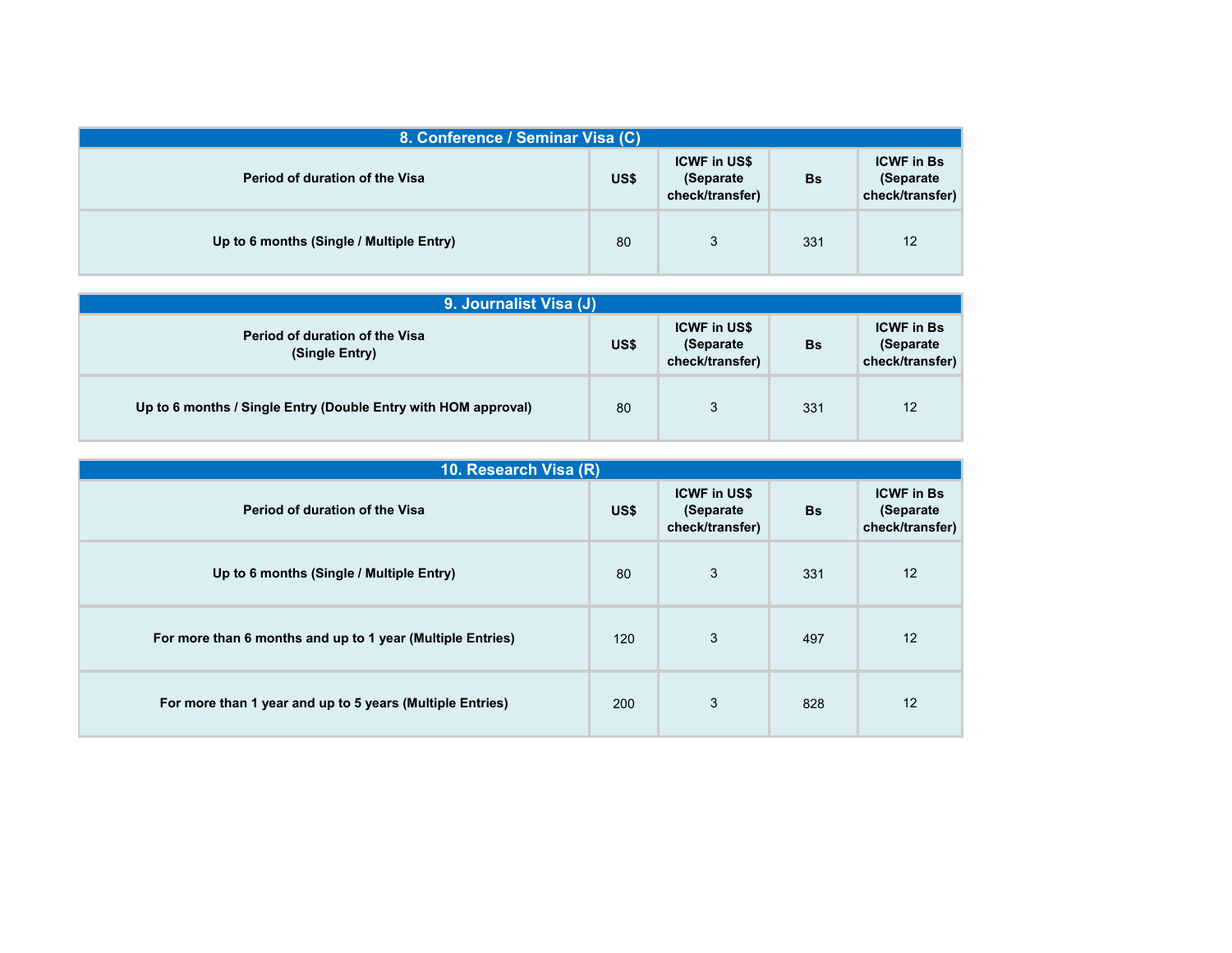| 11. Missionary Visa (M)                                    |            |                                                      |           |                                                    |
|------------------------------------------------------------|------------|------------------------------------------------------|-----------|----------------------------------------------------|
| Period of duration of the Visa                             | US\$       | <b>ICWF in US\$</b><br>(Separate)<br>check/transfer) | <b>Bs</b> | <b>ICWF in Bs</b><br>(Separate)<br>check/transfer) |
| Up to 6 months (Single / Multiple Entry)                   | 80         | 3                                                    | 331       | 12                                                 |
| For more than 6 months and up to 1 year (Multiple Entries) | 120        | 3                                                    | 497       | 12                                                 |
| For more than 1 year and up to 5 years (Multiple Entries)  | <b>200</b> | 3                                                    | 828       | 12                                                 |

| 12. Mountaineering Visa (MX)                               |      |                                                     |           |                                                    |
|------------------------------------------------------------|------|-----------------------------------------------------|-----------|----------------------------------------------------|
| Period of duration of the Visa                             | US\$ | <b>ICWF in US\$</b><br>(Separate<br>check/transfer) | <b>Bs</b> | <b>ICWF in Bs</b><br>(Separate)<br>check/transfer) |
| Up to 6 months (Single / Multiple Entry)                   | 80   | 3                                                   | 331       | 12                                                 |
| For more than 6 months and up to 1 year (Multiple Entries) | 120  | 3                                                   | 497       | 12                                                 |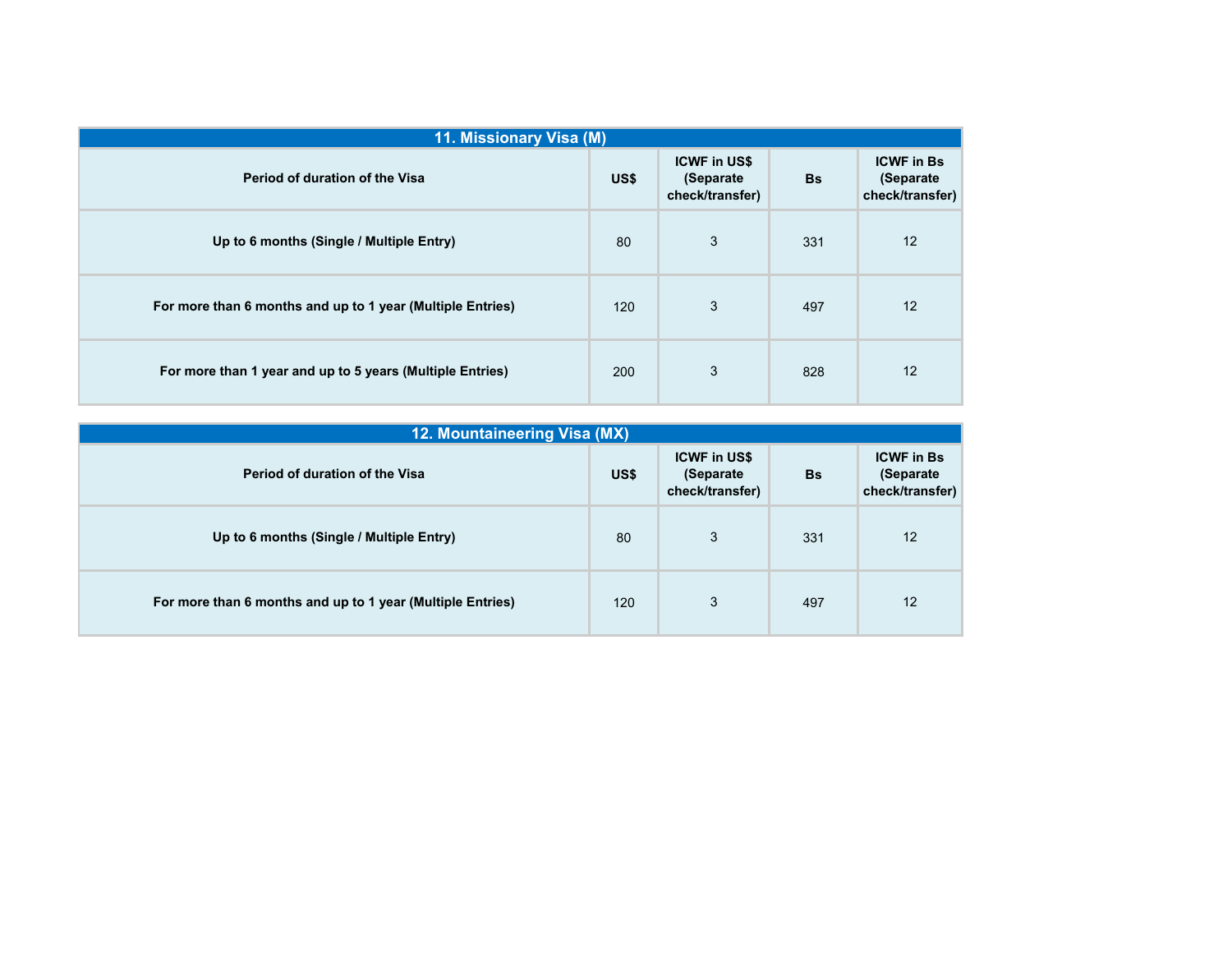| 13. Intern Visa (I)                   |      |                                                     |     |                                                   |  |  |
|---------------------------------------|------|-----------------------------------------------------|-----|---------------------------------------------------|--|--|
| <b>Period of duration of the Visa</b> | US\$ | <b>ICWF in US\$</b><br>(Separate<br>check/transfer) | Bs  | <b>ICWF in Bs</b><br>(Separate<br>check/transfer) |  |  |
| Up to 1 year (Multiple Entries)       | 80   | 3                                                   | 331 | 12                                                |  |  |

| 14. Visa for cinematographic purposes (F)                          |      |                                                      |     |                                                    |  |
|--------------------------------------------------------------------|------|------------------------------------------------------|-----|----------------------------------------------------|--|
| <b>Period of duration of the Visa</b><br>(Single / Multiple Entry) | US\$ | <b>ICWF in US\$</b><br>(Separate)<br>check/transfer) | Bs  | <b>ICWF in Bs</b><br>(Separate)<br>check/transfer) |  |
| Up to 1 year (maximum duration)                                    | 120  | 3                                                    | 497 | 12                                                 |  |

## **15. Gratis Visa**

For the nationals of the following countries all type of visa will be FREE: Afghanistan, Bangladesh, North Korea (DPRK), Jamaica, Maldives, Mauritius, Mongolia, South Africa.

For the nationals of the Seychelles all types of visa will be FREE, except for Work / Employment visa.

For Argentine nationals only Business, Tourism and Transit visas will be FREE.

For Uruguayan nationals only Tourism visas will be FREE.

For the Least Developed Countries (LDCs) only Business and Employment visas will be FREE (where applicable). However, the Indian Community Welfare Fund (ICWF) will be charged from the Business and Employment visas applicants. LDC: Afghanistan, Angola, Bangladesh, Benin, Bhutan, Burkina Faso, Burundi, Cambodia, Central African Republic, Chad, Comoros, Democratic Republic of the Congo, Djibouti, Equatorial Guinea, Guinea, Eritrea, Ethiopia, Gambia, Guinea, Guinea-Bissau, Haiti, Kiribati, Laos, Lesotho, Liberia, Madagascar, Malawi, Mali, Mauritania, Mozambique, Myanmar, Nepal, Niger, Rwanda, Sao Tome and Principe, Senegal, Sierra Leone, Solomon Islands, Somalia, South Sudan, Sudan, East Timor, Togo, Tuvalu,

## **16. Countries without a visa**

The nationals of Nepal and Bhutan do not need a visa to enter India. However, Nepalese nationals need a visa if they enter India from China, which will be FREE.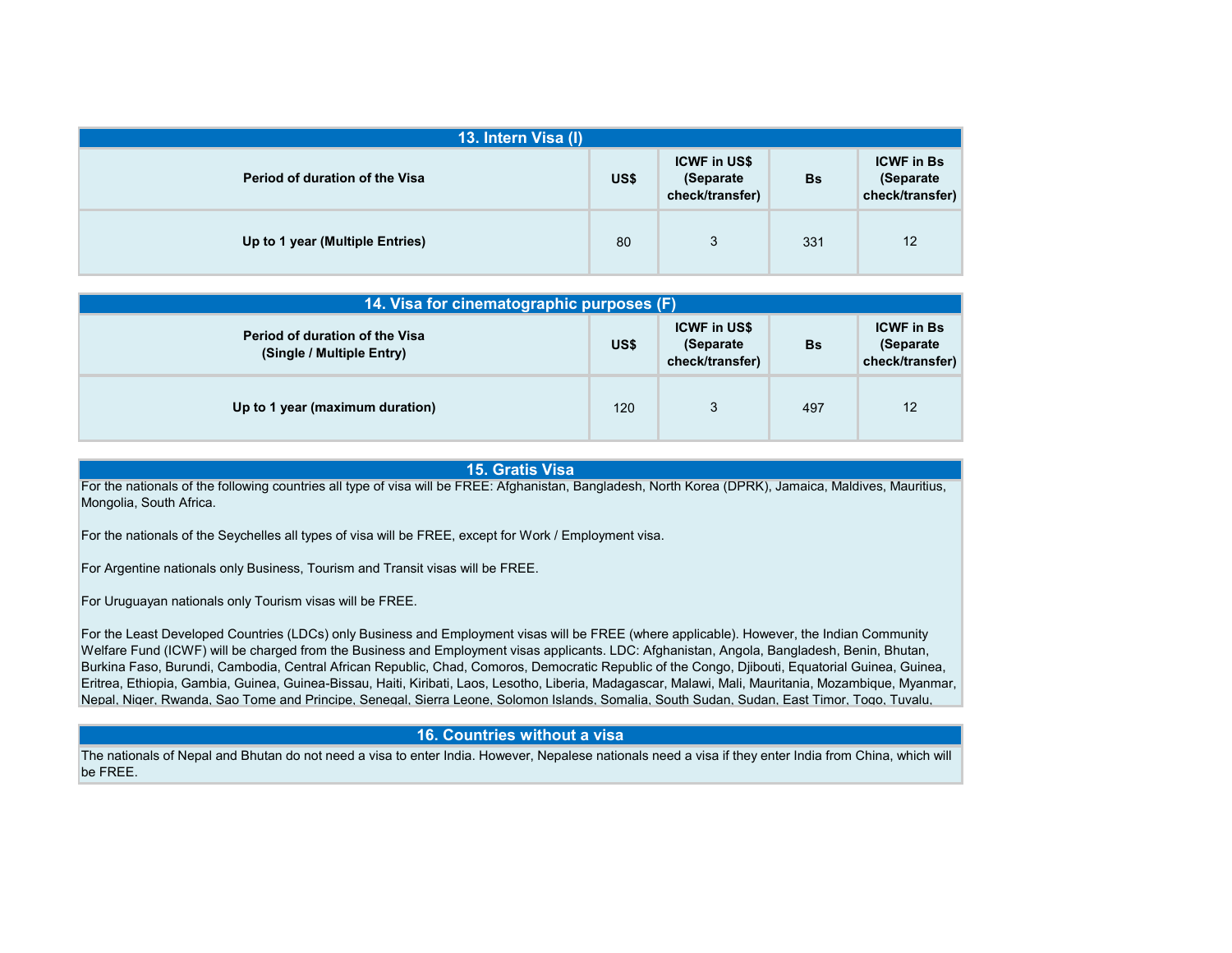| 17. Consular fee for the United States of America (USA), Singapore, Japan, Russia and Pakistan                                                                              |              |                                                     |                |                                                   |  |  |
|-----------------------------------------------------------------------------------------------------------------------------------------------------------------------------|--------------|-----------------------------------------------------|----------------|---------------------------------------------------|--|--|
| Nationals of the following countries                                                                                                                                        | US\$         | <b>ICWF in US\$</b><br>(Separate<br>check/transfer) | <b>Bs</b>      | <b>ICWF in Bs</b><br>(Separate<br>check/transfer) |  |  |
| <b>United States of America (USA)</b>                                                                                                                                       |              |                                                     |                |                                                   |  |  |
| Tourist visa for 10 years (Multiple Entry)<br>[Includes US\$ 20 application fee]                                                                                            | 120          | 3                                                   | 497            | 12                                                |  |  |
| Business visa for 5 years or 10 years (Multiple Entry)<br>[Includes US\$ 20 application fee]                                                                                | 270          | 3                                                   | 1,118          | 12                                                |  |  |
| Fee for other type of visas will be same as applicable for other countries mentioned above. Visa application fee for US\$ 20.00 will be charged<br>in addition to visa fee. |              |                                                     |                |                                                   |  |  |
| <b>Singapore</b>                                                                                                                                                            |              |                                                     |                |                                                   |  |  |
| Tourist visa for 6 months (Multiple Entry)                                                                                                                                  | 25           | 3                                                   | 104            | 12                                                |  |  |
| Fee for other type of visas will be same as applicable for other countries mentioned above.                                                                                 |              |                                                     |                |                                                   |  |  |
| <b>Japan</b>                                                                                                                                                                |              |                                                     |                |                                                   |  |  |
| <b>Transit Visa</b>                                                                                                                                                         | $\mathbf{1}$ | 3                                                   | $\overline{4}$ | 12                                                |  |  |
| All other type of visa                                                                                                                                                      | 8            | 3                                                   | 33             | 12                                                |  |  |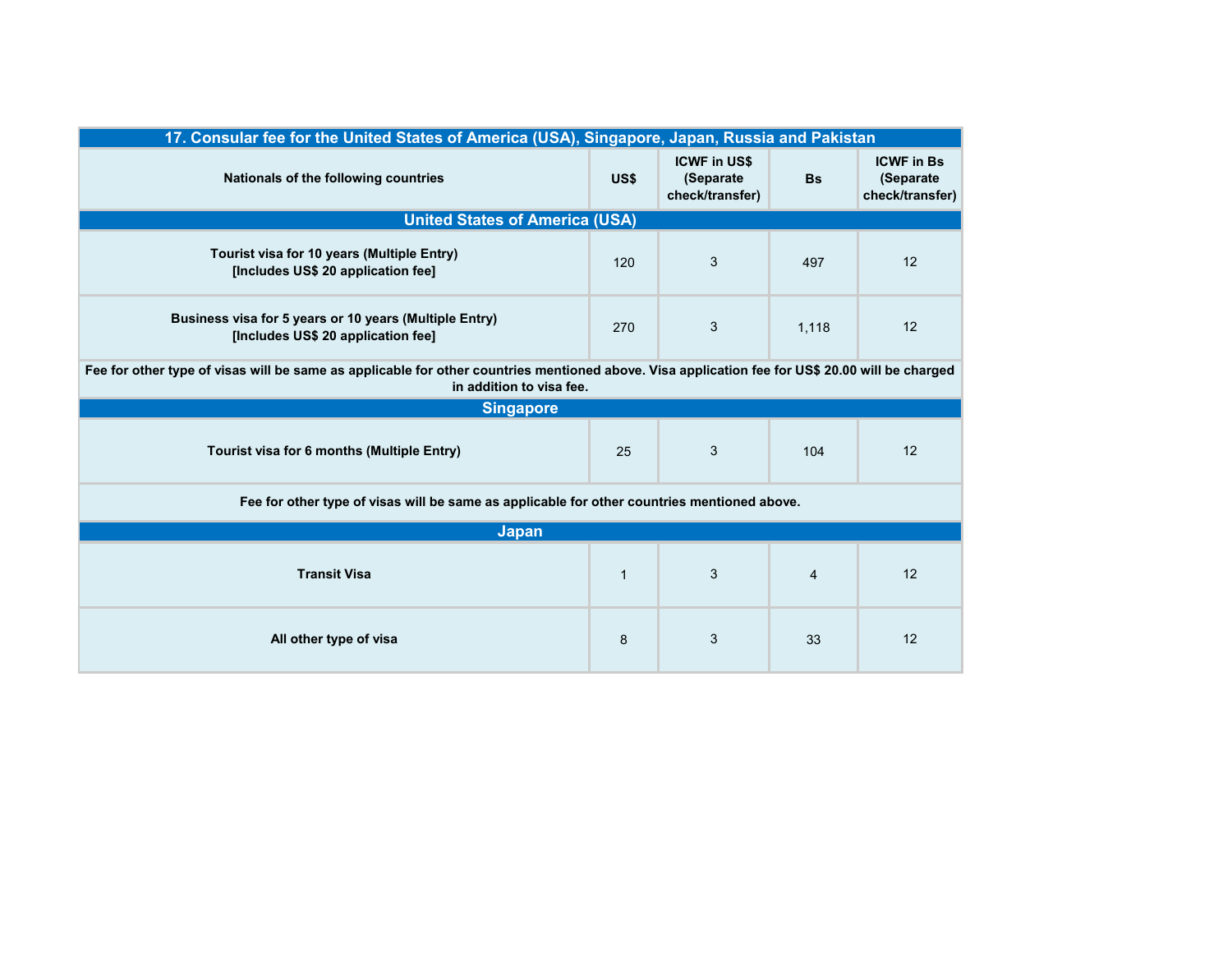|                                                        | Russia [Service charges - no visa fee] |              |     |    |  |  |  |
|--------------------------------------------------------|----------------------------------------|--------------|-----|----|--|--|--|
| All type of visas (no visa fee - only service charges) |                                        |              |     |    |  |  |  |
| <b>Single Entry</b>                                    | 40                                     | $\mathbf{3}$ | 166 | 12 |  |  |  |
| <b>Double Entry</b>                                    | 90                                     | 3            | 373 | 12 |  |  |  |
| <b>Multiple Entry</b>                                  | 120                                    | $\mathbf{3}$ | 497 | 12 |  |  |  |
| <b>Transfer of Valid Visa</b>                          | 40                                     | 3            | 166 | 12 |  |  |  |
| <b>Pakistan</b>                                        |                                        |              |     |    |  |  |  |
| All type of visas                                      |                                        |              |     |    |  |  |  |
| <b>Single Entry</b>                                    | $\overline{2}$                         | 3            | 8   | 12 |  |  |  |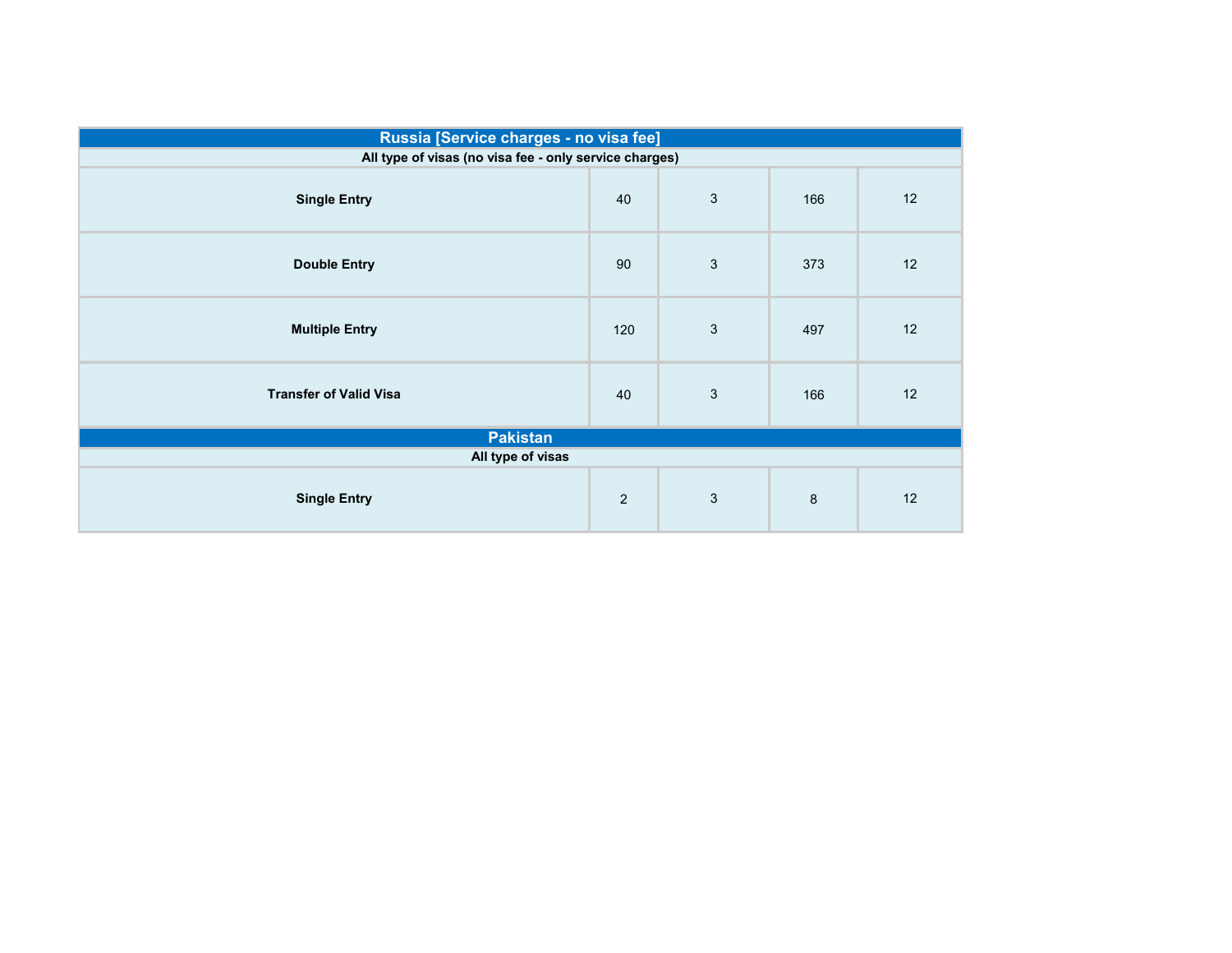| 18. Fee for UK nationals                                 |                                                              |      |                                                     |           |                                                   |
|----------------------------------------------------------|--------------------------------------------------------------|------|-----------------------------------------------------|-----------|---------------------------------------------------|
| <b>Type of Visa</b>                                      | Valid<br>ity                                                 | US\$ | <b>ICWF in US\$</b><br>(Separate<br>check/transfer) | <b>Bs</b> | <b>ICWF in Bs</b><br>(Separate<br>check/transfer) |
| <b>Tourist Visa</b>                                      | Up to<br>$\mathbf{1}$<br>year<br>$\frac{(S)}{1-5}$           | 162  | $\mathbf{3}$                                        | 671       | 12                                                |
|                                                          | years<br>(Multi                                              | 484  | $\sqrt{3}$                                          | 2,004     | 12                                                |
| <b>Business</b>                                          | $\frac{nh}{UP}$<br>$\mathbf{1}$<br>year<br>$\frac{(S)}{1-5}$ | 242  | $\mathfrak{Z}$                                      | 1,002     | 12                                                |
|                                                          | years<br>(Multi<br>nle                                       | 726  | 3                                                   | 3,006     | 12                                                |
| Business Visa issued same day (Excluding above visa fee) |                                                              | 215  | $\mathfrak{Z}$                                      | 890       | 12                                                |
| <b>Entry Visa</b>                                        | Up to<br>$\mathbf{1}$<br>year<br>$\frac{75}{1-5}$            | 162  | $\mathbf{3}$                                        | 671       | 12                                                |
|                                                          | years<br>(Multi                                              | 484  | $\mathfrak{Z}$                                      | 2,004     | 12                                                |
| <b>Student Visa</b>                                      | nle<br>Up to<br>5<br>years<br>$\sqrt{\mathsf{M}}$            | 229  | 3                                                   | 948       | 12                                                |
| <b>Medical Visa (MV)</b>                                 | Up to<br>$\mathbf{1}$<br>year                                | 129  | $\sqrt{3}$                                          | 534       | 12                                                |
| <b>Medical Attendant Visa (MX)</b>                       | $\frac{M}{\text{UP}}$<br>$\mathbf{1}$<br>year<br>/M          | 129  | $\ensuremath{\mathsf{3}}$                           | 534       | 12                                                |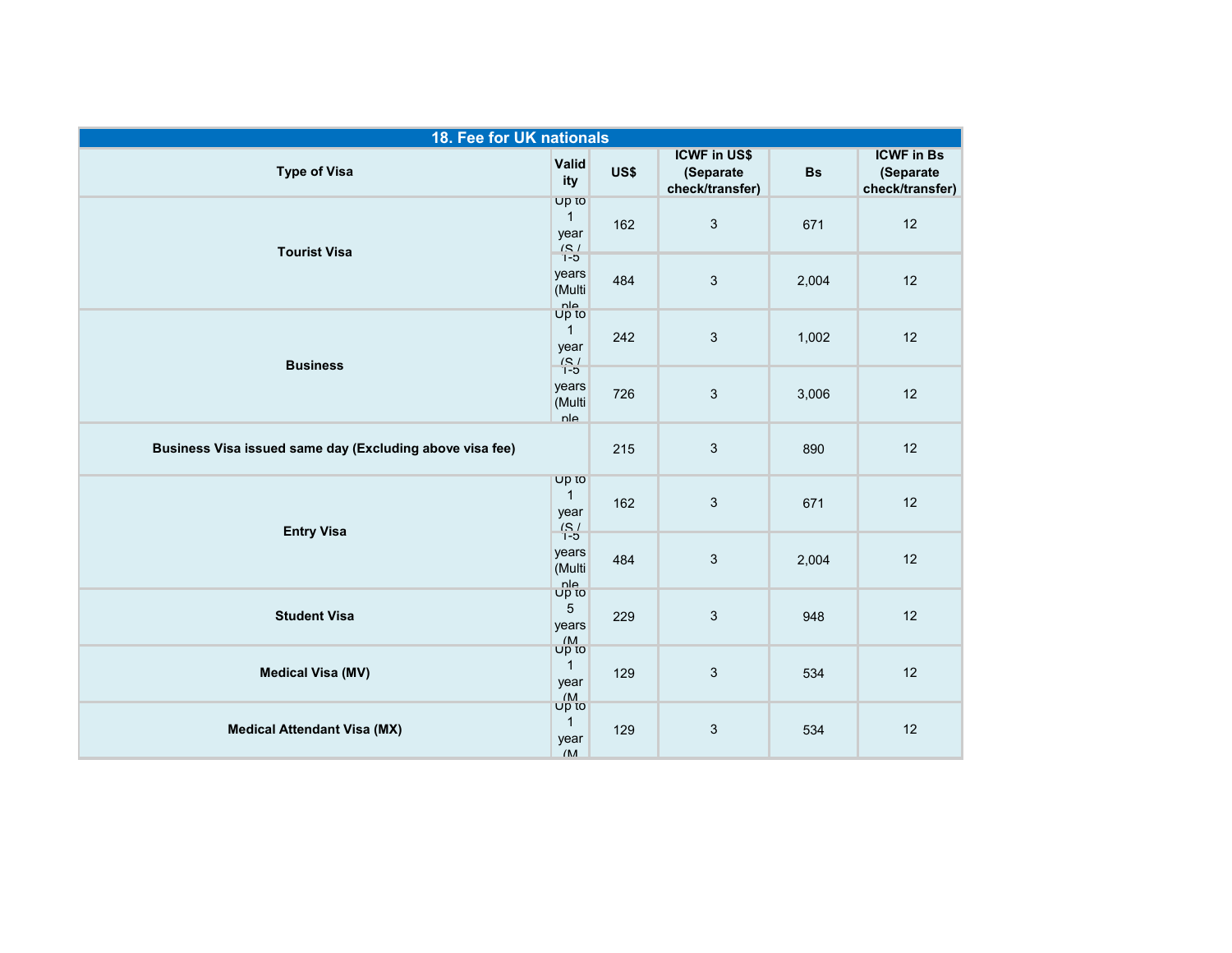| <b>Research Visa</b>                                         | Up tu<br>$\sqrt{3}$<br>years<br>or<br>durati<br>on of              | 229 | $\mathbf{3}$ | 948   | 12          |
|--------------------------------------------------------------|--------------------------------------------------------------------|-----|--------------|-------|-------------|
| <b>Employment Visa</b>                                       | ΰριώ<br>6                                                          | 460 | 3            | 1,904 | 12          |
|                                                              | $\min_{\text{opt}}$<br>$\mathbf{1}$<br>VQ                          | 500 | 3            | 2,070 | 12          |
|                                                              | <b>IVIOLE</b><br>than<br>$\overline{1}$                            | 597 | $\mathbf{3}$ | 2,472 | 12          |
| <b>Transfer of Visa</b>                                      |                                                                    |     | $\mathbf{3}$ | 691   | 12          |
| <b>Transit Visa</b>                                          | $\mathbf{\dot{v}}$<br>mont<br>hs<br>validit<br>y with<br>a<br>mari | 88  | $\mathbf{3}$ | 364   | 12          |
| <b>Business Visa issued same day</b><br>(Excluding Visa Fee) |                                                                    | 215 | $\mathbf 0$  | 890   | $\mathbf 0$ |
| <b>Emergency Visa Charges</b>                                |                                                                    | 89  | $\pmb{0}$    | 368   | $\pmb{0}$   |

| 19. Fee for Nigeria nationals |                                                                           |      |                                                     |           |                                                   |  |
|-------------------------------|---------------------------------------------------------------------------|------|-----------------------------------------------------|-----------|---------------------------------------------------|--|
| <b>Visa Category</b>          | Dura<br>tion                                                              | US\$ | <b>ICWF in US\$</b><br>(Separate<br>check/transfer) | <b>Bs</b> | <b>ICWF</b> in Bs<br>(Separate<br>check/transfer) |  |
| <b>All type of Visas</b>      | <b>v</b> allu<br>for<br>any<br>durati<br><b>on</b><br>(as<br>$n \wedge r$ | 250  | 3                                                   | 1,035     | 12                                                |  |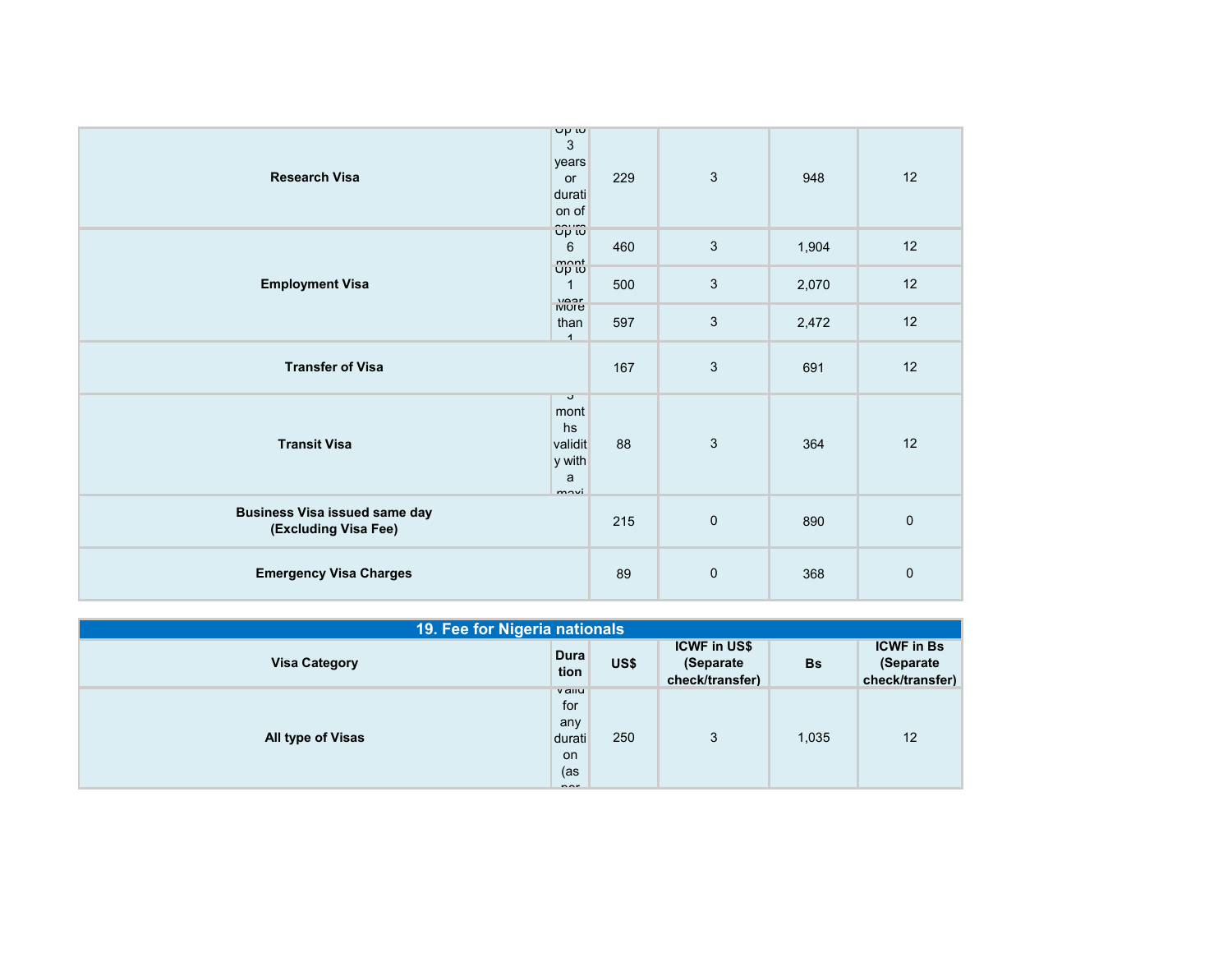| 20. Fee for Ukraine nationals                                                                     |                                |      |                                                     |           |                                                   |  |  |
|---------------------------------------------------------------------------------------------------|--------------------------------|------|-----------------------------------------------------|-----------|---------------------------------------------------|--|--|
| <b>Visa Category</b>                                                                              | <b>Dura</b><br>tion            | US\$ | <b>ICWF in US\$</b><br>(Separate<br>check/transfer) | <b>Bs</b> | <b>ICWF in Bs</b><br>(Separate<br>check/transfer) |  |  |
| <b>Transit (Single / Double Entry)</b>                                                            | 15<br>days                     | 85   | $\mathbf{3}$                                        | 352       | 12                                                |  |  |
| Tourist (Single / Double / Multiple Entry)                                                        | Up to<br>1<br>year             | 100  | 3                                                   | 414       | 12                                                |  |  |
| <b>Student Visa (M / Entry)</b>                                                                   | Less<br>than<br>$E_{\text{L}}$ | 85   | $\sqrt{3}$                                          | 352       | 12                                                |  |  |
| Business Visa (S / D / multiple Entry)                                                            | than<br>$\overline{1}$         | 130  | $\sqrt{3}$                                          | 538       | 12                                                |  |  |
|                                                                                                   | $1$ to $5$<br>years<br>Less    | 250  | 3                                                   | 1,035     | 12                                                |  |  |
|                                                                                                   | than<br>$\mathsf{L}$ ess       | 120  | $\sqrt{3}$                                          | 497       | 12                                                |  |  |
| <b>Employment Visa</b>                                                                            | than<br>$\frac{1}{L}$          | 200  | $\mathbf{3}$                                        | 828       | 12                                                |  |  |
|                                                                                                   | than<br>5<br>Vears<br>Less     | 300  | $\mathbf{3}$                                        | 1,242     | 12                                                |  |  |
|                                                                                                   | than<br>$\frac{6}{1}$          | 85   | $\sqrt{3}$                                          | 352       | 12                                                |  |  |
| All other types of Visa ie Conference Visa, Visa Employment, Journalist<br>Visa, Entry Visa, etc. | than<br>L <sup>4</sup>         | 130  | 3                                                   | 538       | 12                                                |  |  |
|                                                                                                   | than<br>5<br>$V\Omega$         | 200  | $\mathbf{3}$                                        | 828       | 12                                                |  |  |
| <b>Emergency Visa fee</b>                                                                         |                                | 85   | $\pmb{0}$                                           | 352       | 0                                                 |  |  |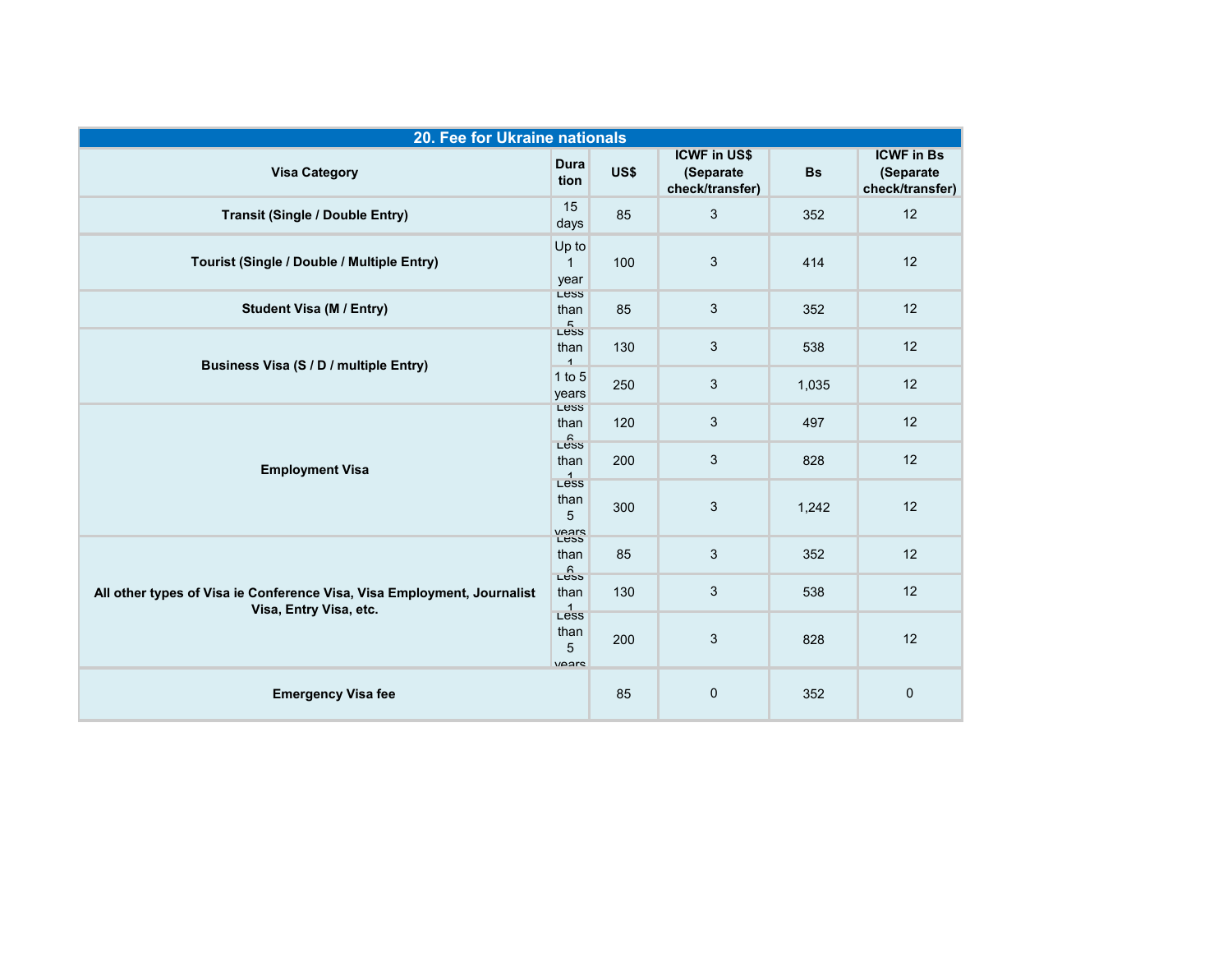| 21. Fee for Sri Lanka nationals             |    |              |     |    |  |  |
|---------------------------------------------|----|--------------|-----|----|--|--|
| All type of visas                           |    |              |     |    |  |  |
| Transit Visa (up to 15 days S / D Entry)    | 10 | 3            | 41  | 12 |  |  |
| Tourist Visa (30 days double Entry)         | 15 | $\mathbf{3}$ | 62  | 12 |  |  |
| Tourist Visa (90 days single Entry)         | 15 | 3            | 62  | 12 |  |  |
| Tourist Visa (90 days double Entry)         | 25 | $\mathbf{3}$ | 104 | 12 |  |  |
| Tourist Visa 6 months (D / M Entry)         | 25 | 3            | 104 | 12 |  |  |
| Entry Visa (X) 1-year multiple Entry        | 25 | 3            | 104 | 12 |  |  |
| <b>Business Visa 30 days multiple Entry</b> | 25 | 3            | 104 | 12 |  |  |
| <b>Business Visa 90 days single Entry</b>   | 27 | 3            | 112 | 12 |  |  |
| <b>Business Visa 90 days multiple Entry</b> | 40 | 3            | 166 | 12 |  |  |
| <b>Business Visa 6 months (M Entry)</b>     | 80 | 3            | 331 | 12 |  |  |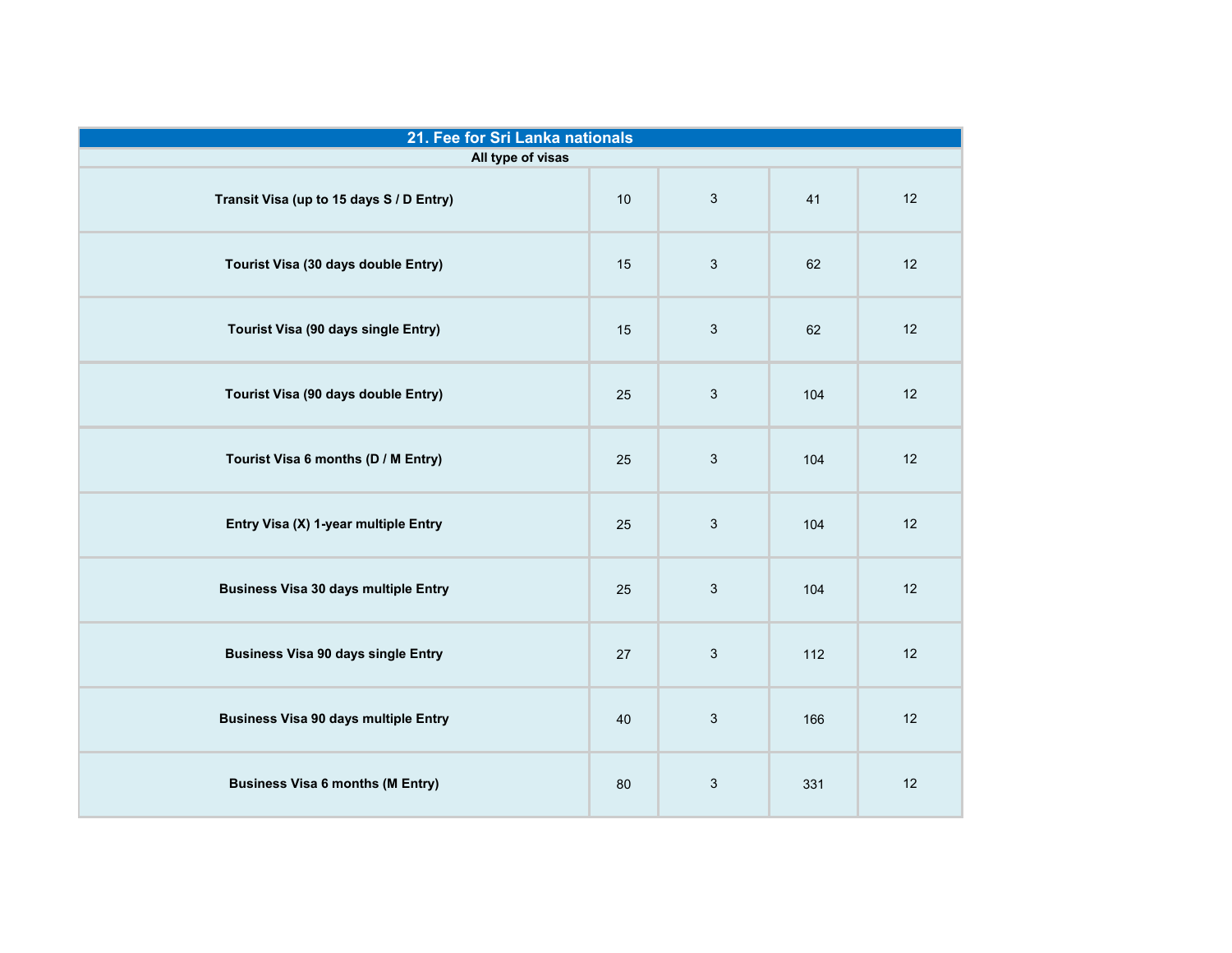| <b>Business Visa 1-year multiple Entry</b>                                        | 80  | 3 | 331 | 12 |
|-----------------------------------------------------------------------------------|-----|---|-----|----|
| <b>Business Visa 5 years multiple Entry</b>                                       | 120 | 3 | 497 | 12 |
| <b>Employment Visa 1-year multiple Entry</b>                                      | 157 | 3 | 650 | 12 |
| Student Visa (For institutions covered by bilateral agreement) 1 year             | 43  | 3 | 178 | 12 |
| Student Visa (For institutions covered by bilateral agreement) more than one year |     | 3 | 335 | 12 |
| Student Visa (For institutions not covered by bilateral agreement)                | 81  | 3 | 335 | 12 |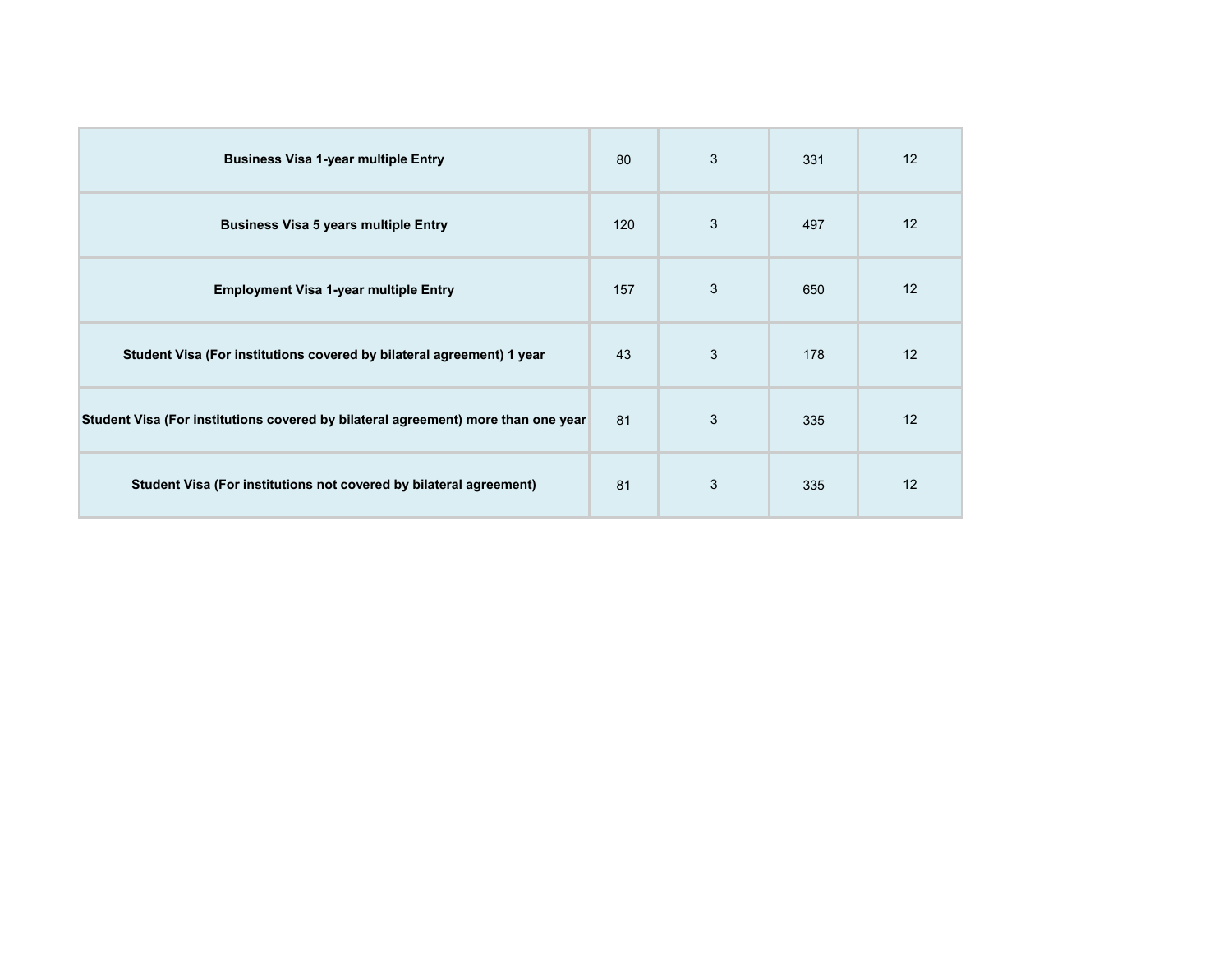| 22. Fee for Mozambique nationals                 |             |                                                     |             |                                                   |  |  |
|--------------------------------------------------|-------------|-----------------------------------------------------|-------------|---------------------------------------------------|--|--|
| <b>Type of Visa</b>                              | US\$        | <b>ICWF in US\$</b><br>(Separate<br>check/transfer) | <b>Bs</b>   | <b>ICWF in Bs</b><br>(Separate<br>check/transfer) |  |  |
| <b>Tourist (Single Entry)</b>                    | 80          | 3                                                   | 331         | 12                                                |  |  |
| <b>Tourist (Single Entry) - Urgent</b>           | 150         | $\sqrt{3}$                                          | 621         | 12                                                |  |  |
| <b>Tourist (Multiple Entry)</b>                  | 220         | $\sqrt{3}$                                          | 911         | 12                                                |  |  |
| <b>Tourist (Multiple Entry) - Urgent</b>         | 300         | $\sqrt{3}$                                          | 1,242       | 12                                                |  |  |
| <b>Business Visa &amp; Employment Visa</b>       | <b>FREE</b> | 3                                                   | $\mathbf 0$ | 12                                                |  |  |
| All other types (except Transit & Student visas) |             |                                                     |             |                                                   |  |  |
| Up to 6 months                                   | 220         | $\sqrt{3}$                                          | 911         | 12                                                |  |  |
| Up to 6 months (in emergency)                    | 300         | $\sqrt{3}$                                          | 1,242       | 12                                                |  |  |
| Up to 1 year                                     | 300         | 3                                                   | 1,242       | 12                                                |  |  |
| Up to 1 year (in emergency)                      | 300         | 3                                                   | 1,242       | 12                                                |  |  |
| Up to 5 year                                     | 300         | $\sqrt{3}$                                          | 1,242       | 12                                                |  |  |
| Up to 5 year (in emergency)                      | 300         | $\sqrt{3}$                                          | 1,242       | 12                                                |  |  |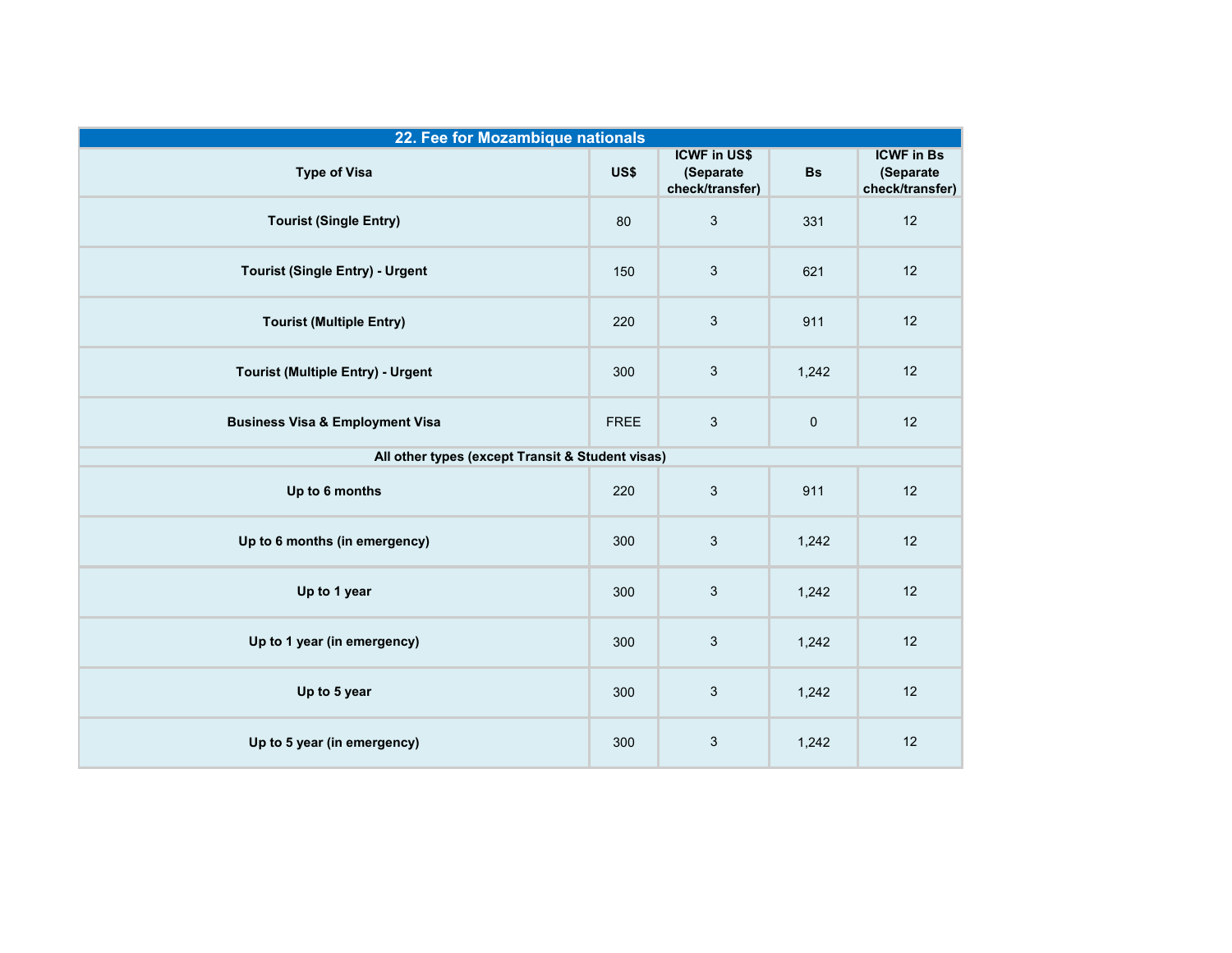| 23. Country Specific Business Visa |              |                                        |           |                                            |              |                                            |           |                                                         |
|------------------------------------|--------------|----------------------------------------|-----------|--------------------------------------------|--------------|--------------------------------------------|-----------|---------------------------------------------------------|
|                                    | Up to 1 year |                                        |           |                                            | 1 to 5 years |                                            |           |                                                         |
| <b>Country</b>                     | US\$         | <b>IVVIT</b><br>in<br>US\$<br>(Sep<br> | <b>Bs</b> | <b>ICWF in Bs</b><br>(Separate<br>Deposit) | US\$         | <b>ICWF in US\$</b><br>(Separate<br>Draft) | <b>Bs</b> | $\overline{\mathbf{c}}$<br>W<br>$\mathsf F$<br>in<br>b. |
| <b>USA</b>                         | 140          | $\ensuremath{\mathsf{3}}$              | 580       | 12                                         | 250          | 3                                          | 1,035     | 12                                                      |
| Ecuador                            | 240          | $\sqrt{3}$                             | 994       | 12                                         | 320          | 3                                          | 1,325     | 12                                                      |
| <b>New Zealand</b>                 | 130          | 3                                      | 538       | 12                                         | 250          | $\sqrt{3}$                                 | 1,035     | 12                                                      |
| <b>France</b>                      | 165          | 3                                      | 683       | 12                                         | 250          | 3                                          | 1,035     | $12$                                                    |
| <b>Australia</b>                   | 215          | $\sqrt{3}$                             | 890       | 12                                         | 295          | $\mathfrak{S}$                             | 1,221     | 12                                                      |
| <b>Czech Republic</b>              | 190          | $\sqrt{3}$                             | 787       | 12                                         | 270          | $\sqrt{3}$                                 | 1,118     | 12                                                      |
| Iran                               | 275          | $\sqrt{3}$                             | 1,139     | 12                                         | 355          | 3                                          | 1,470     | $12$                                                    |
| Ireland                            | 200          | $\ensuremath{\mathsf{3}}$              | 828       | 12                                         | 280          | 3                                          | 1,159     | 12                                                      |
| <b>Philippines</b>                 | 220          | $\sqrt{3}$                             | 911       | 12                                         | 300          | $\sqrt{3}$                                 | 1,242     | 12                                                      |
| Poland                             | 145          | 3                                      | 600       | 12                                         | 250          | $\mathfrak{S}$                             | 1,035     | $12$                                                    |
| Saudi Arabia                       | 215          | 3                                      | 890       | 12                                         | 295          | 3                                          | 1,221     | 12                                                      |
| <b>Thailand</b>                    | 200          | 3                                      | 828       | 12                                         | 280          | 3                                          | 1,159     | 12                                                      |
| <b>UAE</b>                         | 415          | $\ensuremath{\mathsf{3}}$              | 1,718     | 12                                         | 495          | 3                                          | 2,049     | 12                                                      |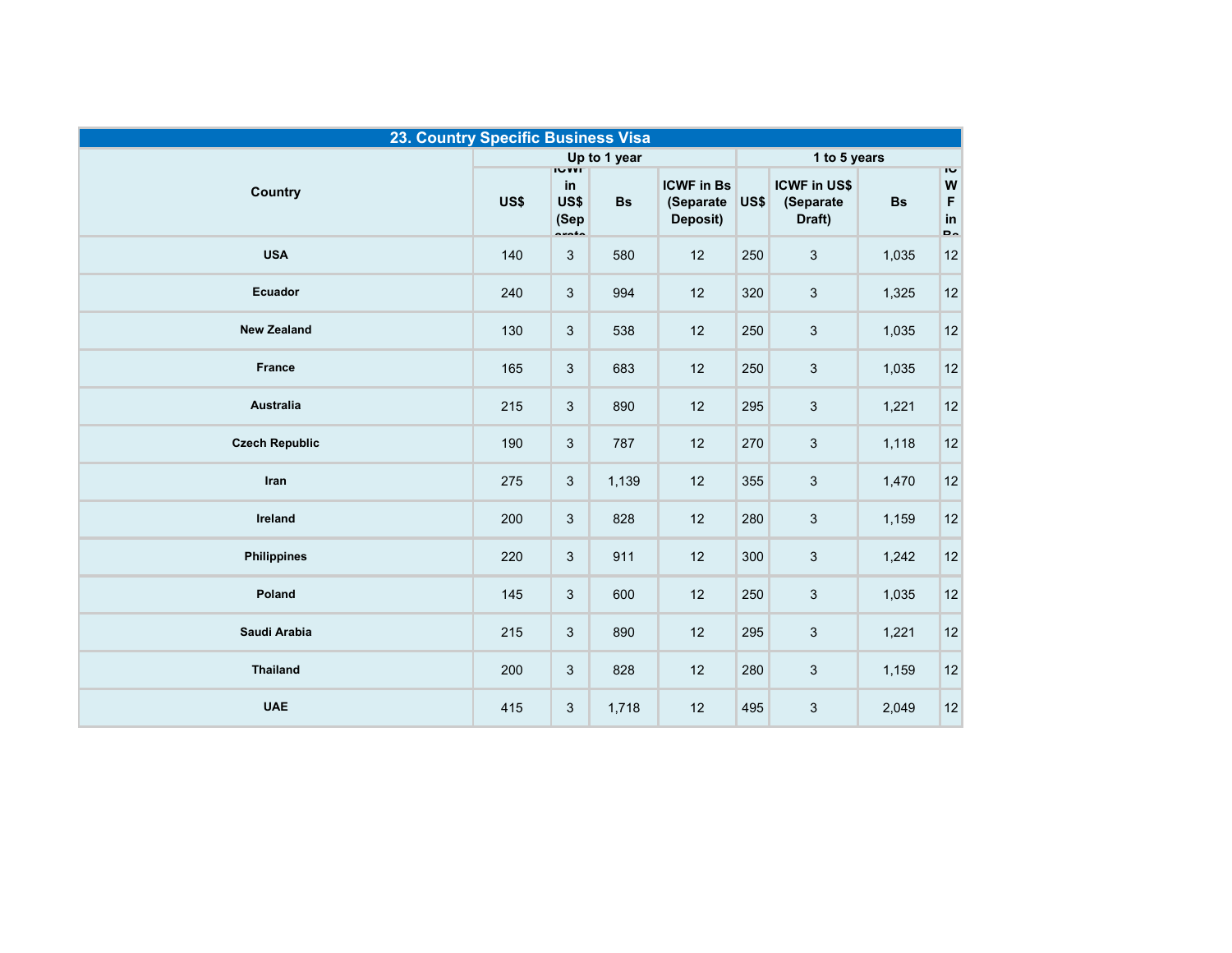| 24. Country Specific Employment Visas |                |                                                |           |                                            |       |                                           |           |                                             |      |                                            |           |                                                  |
|---------------------------------------|----------------|------------------------------------------------|-----------|--------------------------------------------|-------|-------------------------------------------|-----------|---------------------------------------------|------|--------------------------------------------|-----------|--------------------------------------------------|
|                                       | Up to 6 months |                                                |           | 6 months to 1 year                         |       |                                           |           | 1 year to 5 years                           |      |                                            |           |                                                  |
| <b>Country</b>                        | US\$           | <b>ICWF</b> in<br>US\$<br>(Separate)<br>Draft) | <b>Bs</b> | <b>ICWF in Bs</b><br>(Separate<br>Deposit) | US\$  | IVV<br>in<br>US\$<br>(Sep<br><b>nunta</b> | <b>Bs</b> | <b>ICWF in Bs</b><br>(Separate)<br>Deposit) | US\$ | <b>ICWF in US\$</b><br>(Separate<br>Draft) | <b>Bs</b> | $\overline{1}$<br>W<br>F<br>in<br>D <sub>o</sub> |
| Canada                                | 150            | $\sqrt{3}$                                     | 621       | 12                                         | 200   | 3                                         | 828       | 12                                          | 300  | 3                                          | 1,242     | 12                                               |
| Ireland                               | 160            | $\sqrt{3}$                                     | 662       | 12                                         | 200   | 3                                         | 828       | 12                                          | 300  | 3                                          | 1,242     | 12                                               |
| <b>France</b>                         | 135            | $\mathfrak{B}$                                 | 559       | 12                                         | 200   | 3                                         | 828       | 12                                          | 300  | 3                                          | 1,242     | 12                                               |
| <b>Denmark</b>                        | 125            | $\sqrt{3}$                                     | 518       | 12                                         | 200   | 3                                         | 828       | 12                                          | 300  | 3                                          | 1,242     | 12                                               |
| Australia                             | 180            | $\mathbf{3}$                                   | 745       | 12                                         | 220   | 3                                         | 911       | 12                                          | 300  | 3                                          | 1,242     | 12                                               |
| <b>New Zealand</b>                    | 145            | $\sqrt{3}$                                     | 600       | 12                                         | 200   | 3                                         | 828       | 12                                          | 300  | 3                                          | 1,242     | 12                                               |
| <b>Thailand</b>                       | 160            | $\sqrt{3}$                                     | 662       | 12                                         | 200   | 3                                         | 828       | 12                                          | 300  | 3                                          | 1,242     | 12                                               |
| <b>UAE</b>                            | 375            | $\sqrt{3}$                                     | 1,553     | 12                                         | 415   | 3                                         | 1,718     | 12                                          | 495  | 3                                          | 2,049     | 12                                               |
| <b>Israel</b>                         | 1,000          | $\sqrt{3}$                                     | 4,140     | 12                                         | 1,040 | 3                                         | 4,306     | 12                                          | ###  | 3                                          | 4,637     | 12                                               |
| Iran                                  | 235            | $\sqrt{3}$                                     | 973       | 12                                         | 275   | $\sqrt{3}$                                | 1,139     | 12                                          | 355  | 3                                          | 1,470     | 12                                               |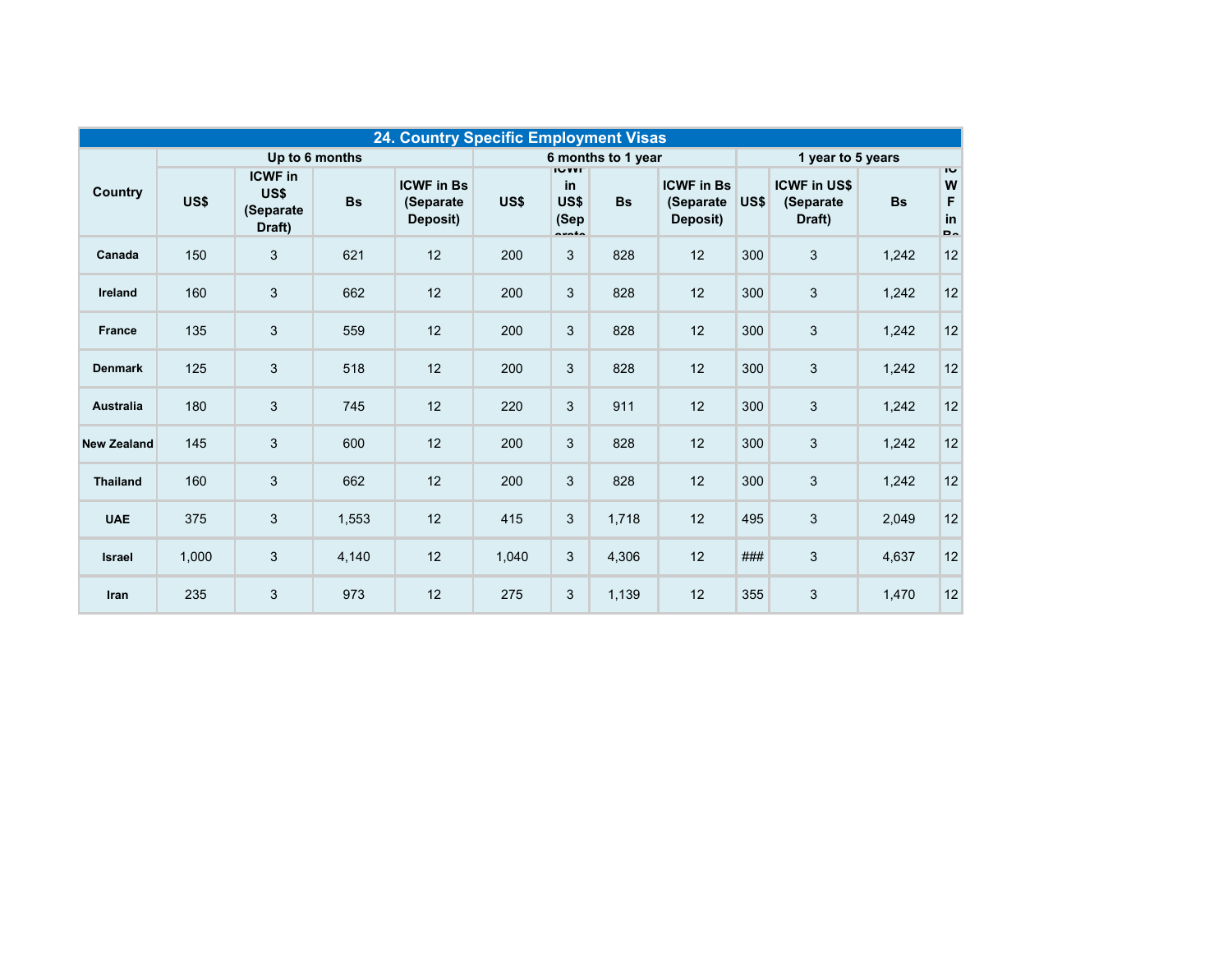## **Fees for Passports, OCI Card, Renunciation and other Consular Services**

## **Passport**

A discount of 10 percent (10%) on passport fees applied for the first time must be applied, excluding renewal applications, this with respect to children under 8 years old and senior citizens over 60 years of age.

| <b>Type of Service</b>                                                                                                                                                                              | US\$ | <b>ICWF in US\$</b><br>(Separate<br>check/transfer) | <b>Bs</b> | <b>ICWF in Bs</b><br>(Separate<br>check/transfer) |
|-----------------------------------------------------------------------------------------------------------------------------------------------------------------------------------------------------|------|-----------------------------------------------------|-----------|---------------------------------------------------|
| 10 Years Ordinary Passport                                                                                                                                                                          | 75   | 2                                                   | 311       | 8                                                 |
| <b>Passport of Minors</b><br>(Below 15 years-old - regular 36 pages booklet)                                                                                                                        | 50   | $\overline{2}$                                      | 207       | 8                                                 |
| Jumbo Passport (60 pages)                                                                                                                                                                           | 100  | 2                                                   | 414       | 8                                                 |
| Replacement of Ordinary Passport for changes in personal particulars                                                                                                                                | 75   | 2                                                   | 311       | 8                                                 |
| Replacement of Jumbo Passport for changes in personal particulars                                                                                                                                   | 100  | $\overline{2}$                                      | 414       | 8                                                 |
| Replacement of Ordinary changes in personal particulars for minors below the<br>age of 18 years with validity of five years or until the minor attains the age of 18<br>years, whichever is earlier | 50   | 2                                                   | 207       | 8                                                 |
| Replacement of Jumbo Passport for deletion of Emigration Check Required<br><b>Stamp</b>                                                                                                             | 75   | 2                                                   | 311       | 8                                                 |
| Replacement of Passport of 60 pages having validity of ten years for deletion of<br><b>Emigration Check Required Stamp</b>                                                                          | 100  | $\overline{2}$                                      | 414       | 8                                                 |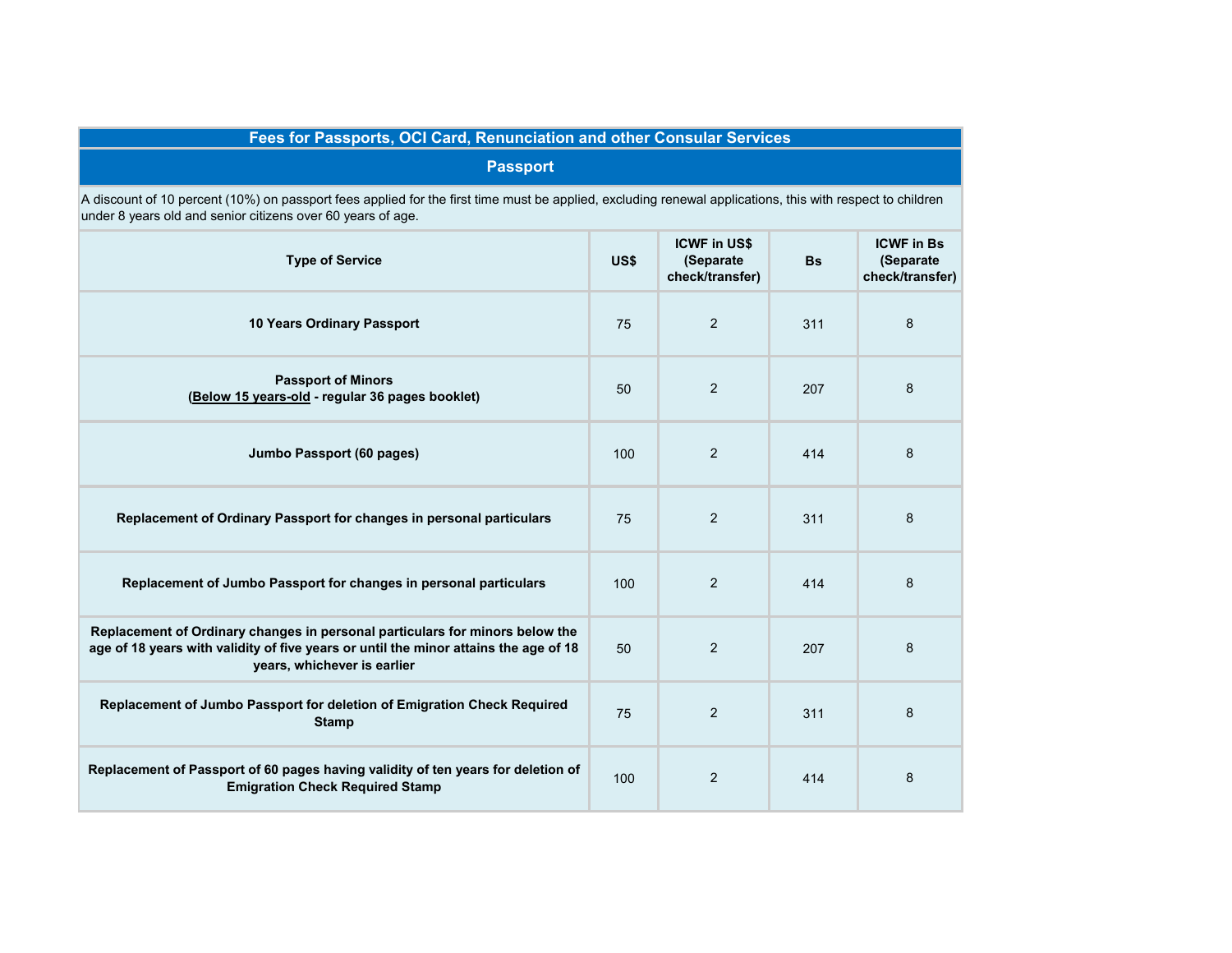| Duplicate Passport [Ordinary] (in case of Lost / Damage - Fee is same)                                                                                     | 150  | $\overline{2}$                                      | 621       | 8                                                 |
|------------------------------------------------------------------------------------------------------------------------------------------------------------|------|-----------------------------------------------------|-----------|---------------------------------------------------|
| Duplicate Passport [Jumbo] (in case of Lost / Damage - Fee is same)                                                                                        | 175  | $\overline{2}$                                      | 725       | 8                                                 |
| <b>Miscellaneous / Attestation</b>                                                                                                                         |      |                                                     |           |                                                   |
| <b>Type of Service</b>                                                                                                                                     | US\$ | <b>ICWF in US\$</b><br>(Separate<br>check/transfer) | <b>Bs</b> | <b>ICWF in Bs</b><br>(Separate<br>check/transfer) |
| <b>Attestation Civil</b><br>(For authorization of Power of Attorney, Special Power of Attorney, Marriage<br>Certificates, Degrees, Sponsorship cases etc.) | 10   | $\overline{2}$                                      | 41        | 8                                                 |
| <b>Attestation Civil</b><br>(For current transfer of, purchase or sale of property, mortgage, gift, etc. Real<br><b>Estate Moveable properties)</b>        | 20   | $\overline{2}$                                      | 83        | 8                                                 |
| <b>Attestation Commercial</b>                                                                                                                              | 20   | 2                                                   | 83        | 8                                                 |
| <b>Attestation of Commercial</b><br>(Documents pertaining to exports from a foreign country to India)                                                      | 50   | 2                                                   | 207       | 8                                                 |
| Marriage Fees where Consular Officer solemnizes registration of a Marriage<br>Cert. and certified copy of all entries.                                     | 50   | 2                                                   | 207       | 8                                                 |
| <b>Death Certificate</b>                                                                                                                                   | 25   | 2                                                   | 104       | 8                                                 |
| <b>Birth Certificate for New Born</b>                                                                                                                      | 25   | 2                                                   | 104       | 8                                                 |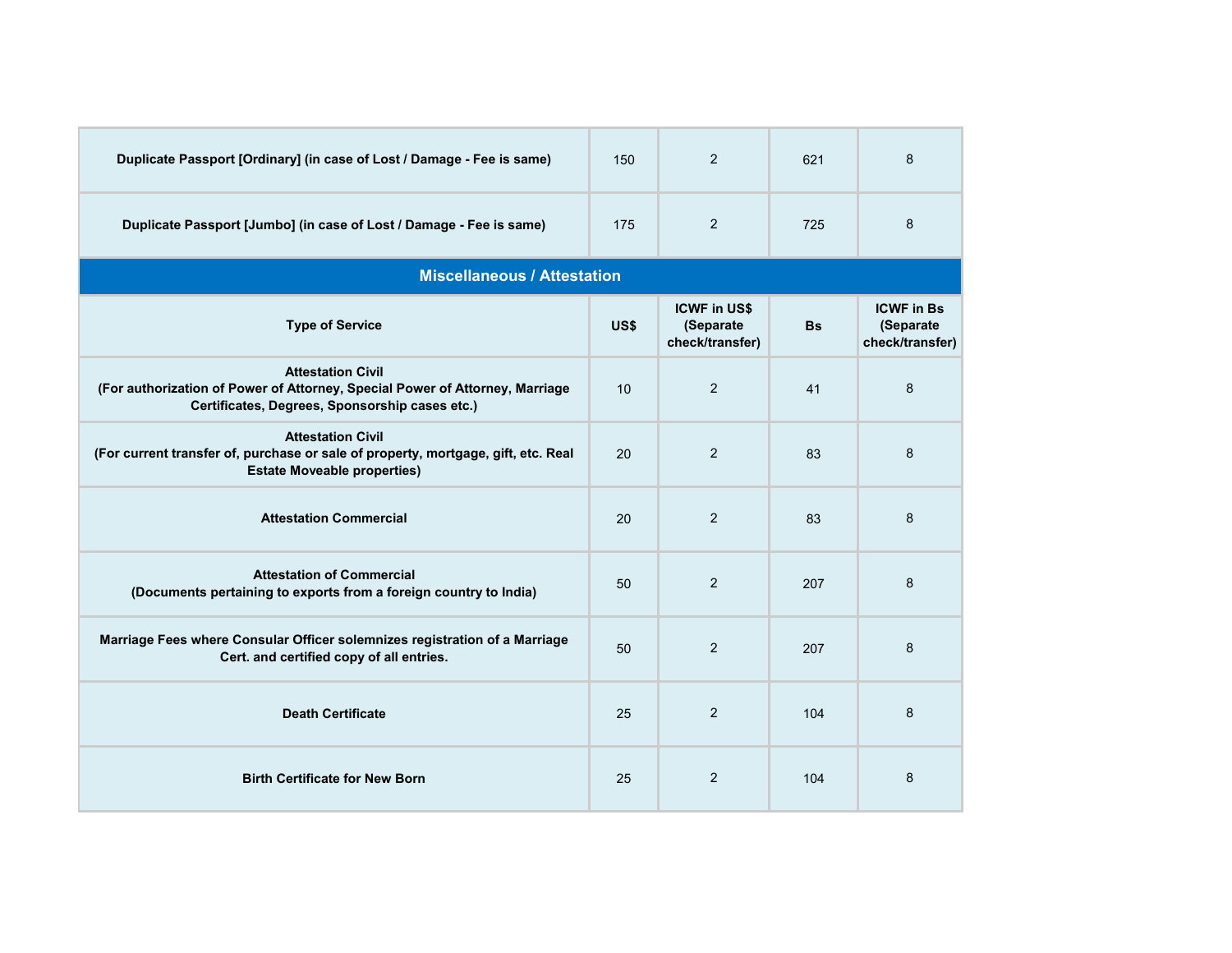| <b>Police Clearance Certificate (PCC)</b>                                                            | 25   | 2                                                   | 104       | 8                                                 |  |  |  |
|------------------------------------------------------------------------------------------------------|------|-----------------------------------------------------|-----------|---------------------------------------------------|--|--|--|
| <b>NRI Certificate</b>                                                                               | 25   | 2                                                   | 104       | 8                                                 |  |  |  |
| <b>Emergency Certificates (EC)</b>                                                                   | 15   | 2                                                   | 62        | $\,8\,$                                           |  |  |  |
| <b>OCI Card</b>                                                                                      |      |                                                     |           |                                                   |  |  |  |
| <b>Type of Service</b>                                                                               | US\$ | <b>ICWF in US\$</b><br>(Separate<br>check/transfer) | <b>Bs</b> | <b>ICWF in Bs</b><br>(Separate<br>check/transfer) |  |  |  |
| OCI Cards (Minors above 18 yrs./Major)                                                               | 275  | 3                                                   | 1,139     | 12                                                |  |  |  |
| Duplicate OCI Cards (in case of loss or damage)                                                      | 100  | 3                                                   | 414       | 12                                                |  |  |  |
| Reissuance of OCI (Duplicate) in case of reissue of new passport / change of<br>personal particulars | 25   | 3                                                   | 104       | 12                                                |  |  |  |
| OCI in lieu of PIO Card                                                                              | 100  | $\sqrt{3}$                                          | 414       | 12                                                |  |  |  |
|                                                                                                      |      |                                                     |           |                                                   |  |  |  |